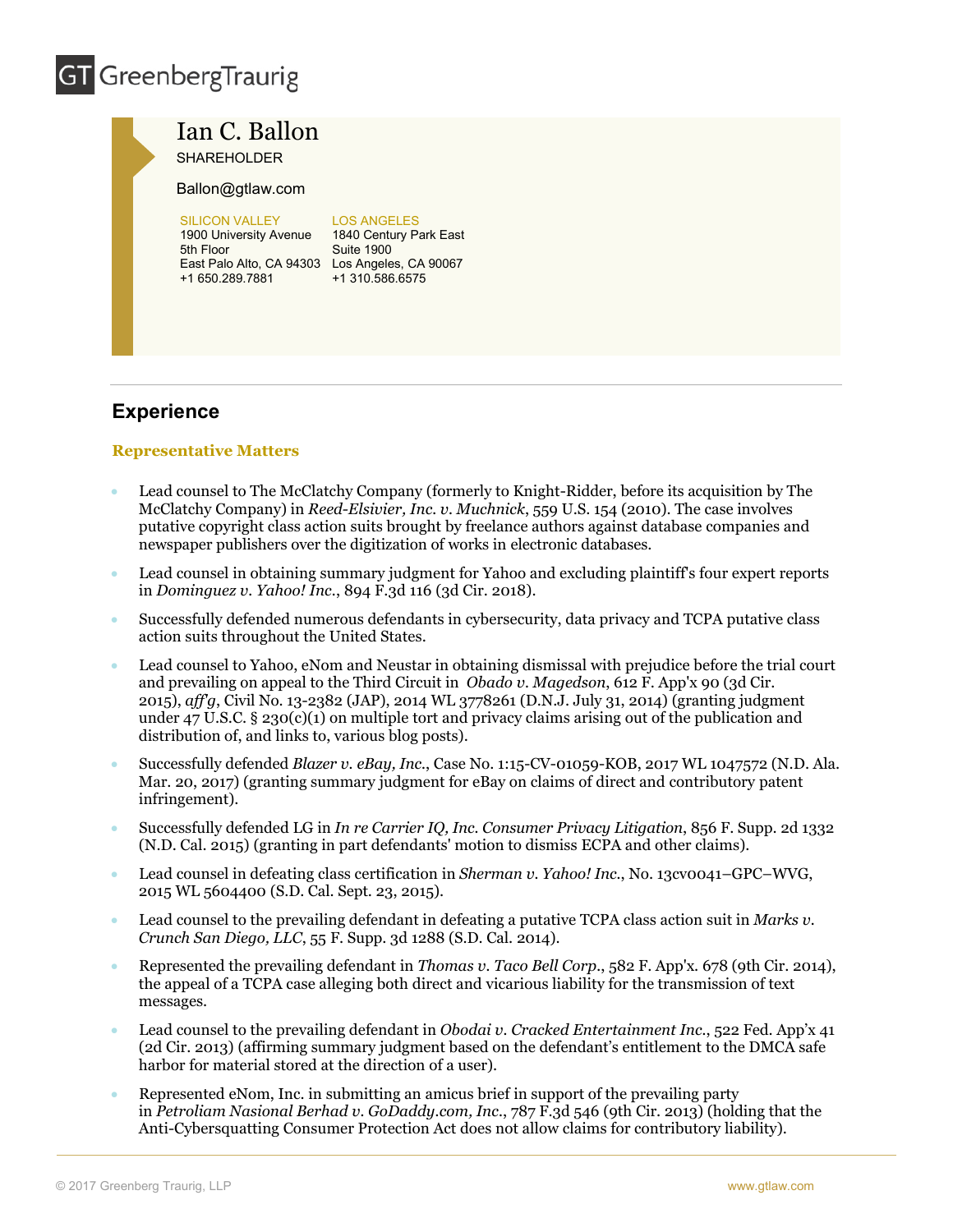### **GT** GreenbergTraurig

- Represented Google in *Oracle America Corp. v. Google, Inc.*, 872 F. Supp. 2d 974 (N.D. Cal. 2012) (holding that Google's use of application programming interface (API) packages in connection with original code for the Android operating system did not infringe Oracle's copyrights in Java).
- Successfully represented defendants in TCPA putative class action suits brought over confirmatory text messages, including *Ibey v. Taco Bell Corp.*, 2012 WL 2401972 (S.D. Cal. 2012), *appeal dismissed*, No. 12-56482 (9th Cir. 2012).
- Lead counsel in successfully representing the advertiser defendants in *Bose v. interclick, Inc.*, 2011 WL 4343517 (S.D.N.Y. 2011) in obtaining dismissal with prejudice of a putative privacy and behavioral advertising class action suit involving alleged use of flash cookies and browser sniffing.
- Lead counsel for eBay, Inc. in *Inman v. Technicolor USA, Inc.*, 2011 WL 5829024 (W.D. Pa. 2011) in obtaining judgment in a toxic tort and product liability case brought in the Western District of Pennsylvania based on federal preemption under the Communications Decency Act (CDA).
- Lead counsel in successfully defending an Internet network in a data privacy putative class action suit in 2011 in enforcing a venue selection clause in an Internet Terms of Use agreement and then obtaining a voluntary dismissal after the case was transferred from California to New York.
- Lead counsel in obtaining judgment for Yahoo! in *Brendan N. Fleming, LLC v. Duncan*, Case No. 2010CV0966 (Columbia Cty., Ga. Sup. Ct. 2010), a defamation case brought in state court in Georgia, based on federal preemption under the CDA.
- Represented Yahoo! and Microsoft in defense of a copyright infringement suit involving digital music which settled on confidential terms after two favorable rulings: *MCS Music America Inc. v. Yahoo! Inc*., 2010 WL 500430 (M.D. Tenn. 2010) (limiting the number of copyrighted works at issue); *MCS Music America Inc. v. Yahoo! Inc*., 2009 WL 4348593 (M.D. Tenn. 2009) (dismissing MCS America's copyright infringement claims against Yahoo! and Microsoft with prejudice).
- Represented eNom, Inc., the world's largest domain name wholesaler, as lead counsel in successfully defending claims arising out of the transfer of domain names pursuant to a court order.
- Lead counsel to MySpace, Inc. in *MySpace, Inc. v. Wallace*, 498 F. Supp. 2d 1293 (C.D. Cal. 2007) (enjoining a defendant under the CAN-SPAM Act and resulting in 2008 in a judgment of over \$230,000,000).
- Represented Sony Pictures Entertainment, Inc. in a copyright infringement suit involving user generated content.
- Lead counsel in obtaining a \$6 million judgment for an Internet company following a one week arbitration trial in a case involving Lanham Act and federal and state anti-spamming and breach of TOU claims.
- Lead counsel to eBay, Inc. in copyright infringement, DMCA, and Lanham Act cases in the Central District of California.
- Represented Cafe Press in defense of a privacy and right of publicity case involving the issue of federal preemption of secondary liability claims, in *Curran v. Amazon.com, Inc*., 86 U.S.P.Q.2d 1784 (S.D.W. Va. 2008).
- Lead Counsel to MySpace, Inc. in *MySpace, Inc. v. TheGlobe.com, Inc*., 2007 WL 1686966 (C.D. Cal. 2007) (granting summary judgment under the CAN-SPAM Act, California's anti-spamming statute and for breach of MySpace's Terms of Use, including its \$50 per email liquidated damages clause). The case settled on confidential terms in 2007.
- Lead Counsel to clients in sponsored link cases brought under the Lanham Act in federal courts in California and Virginia.
- Lead counsel to the prevailing plaintiff in *Garden of Life, Inc. v. Letzer*, 318 F. Supp. 2d 946 (C.D. Cal. 2004), one of the only cases where domain names were transferred to a plaintiff on motion for preliminary injunction, rather than following trial or summary judgment.